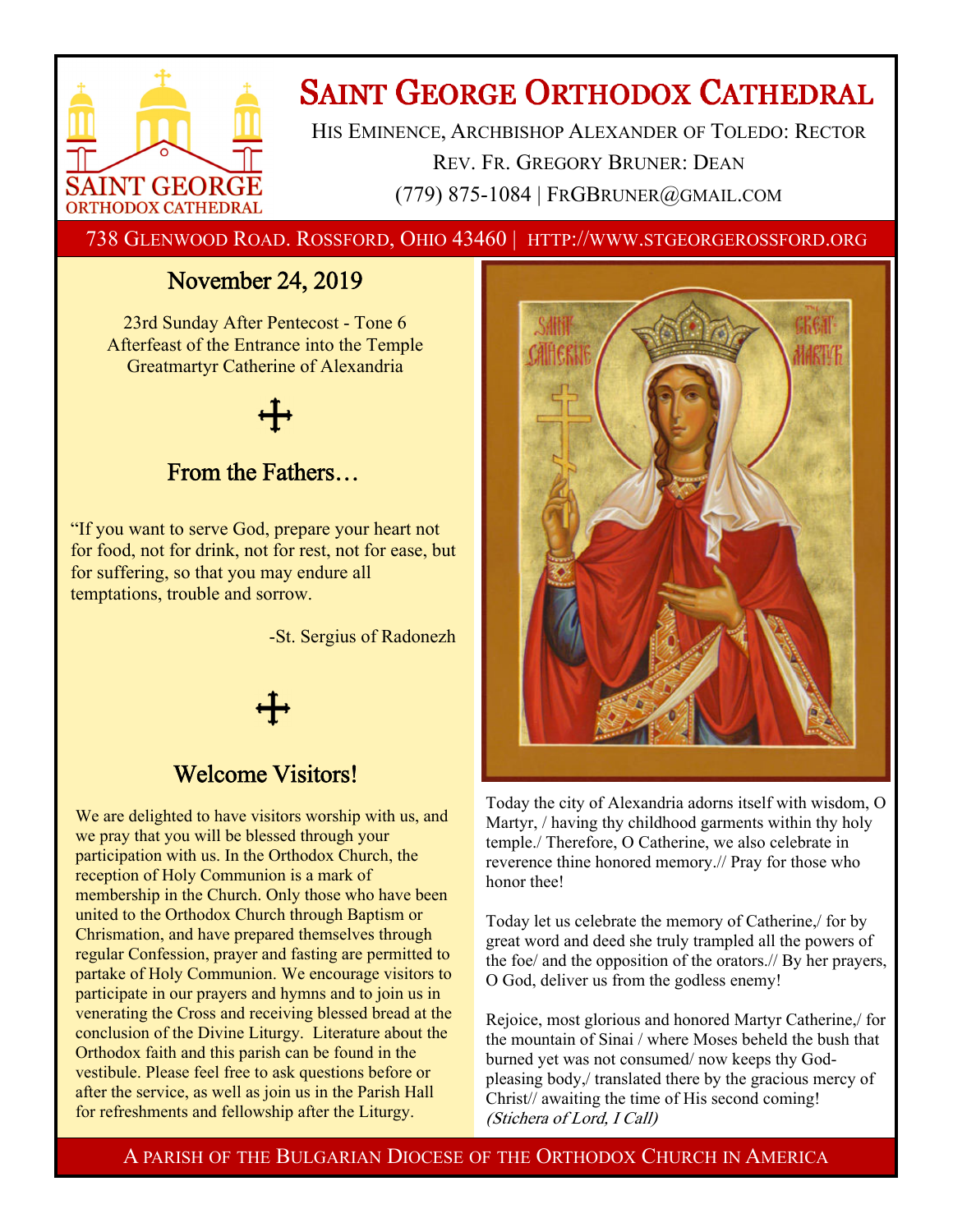# TODAY'S WORSHIP - HYMNS AND SCRIPTURE READINGS

#### Resurrection Troparion in Tone 6

The Angelic Powers were at Thy tomb;/ the guards became as dead men./ Mary stood by Thy grave,/ seeking Thy most pure body./ Thou didst capture hell not being tempted by it./ Thou didst come to the Virgin, granting life.// O Lord, Who didst rise from the dead, glory to Thee.

#### Entrance of the Theotokos Troparion in Tone 4

Today is the prelude of the good will of God,/ of the preaching of the salvation of mankind./ The Virgin appears in the Temple of God,/ in anticipation proclaiming Christ to all./ Let us rejoice and sing to her:/ Rejoice, O Fulfillment // of the Creator's dispensation!

#### Great Martyr George Troparion in Tone 4

As deliverer of captives/ and defender of the poor;/ healer of the infirm,/ champion of kings;/ victorious Great Martyr George,/ intercede with Christ our God;// for our souls' salvation.

#### St. Catherine Troparion in Tone 4

By thy virtues as by rays of the sun thou didst enlighten the unbelieving philosophers,/ and like the most bright moon thou didst drive away the darkness of disbelief from those walking in the night;/ thou didst convince the queen, and didst also chastise the tyrant,/ God-summoned bride, blessed Catherine./ Thou didst hasten with desire to the heavenly bridal chamber of the fairest Bridegroom of Christ,/ and thou wast crowned by Him with a royal crown;// Standing before Him with the Angels, pray for us who keep thy most sacred memory!

# Epistle: Ephesians 2:4-10

But God, who is rich in mercy, because of His great love with which He loved us, even when we were dead in trespasses, made us alive together with Christ (by grace you have been saved), and raised us up together, and made us sit together in the heavenly places in Christ Jesus, that in the ages to come He might show the exceeding riches of His grace in His kindness toward us in Christ Jesus.

For by grace you have been saved through faith, and that not of yourselves; it is the gift of God, not of works, lest anyone should boast. For we are His workmanship, created in Christ Jesus for good works, which God prepared beforehand that we should walk in them.

# Gospel: Luke 13:10-17

Now He was teaching in one of the synagogues on the Sabbath. And behold, there was a woman who had a spirit of infirmity eighteen years, and was bent over

#### Resurrection Kontakion in Tone 6

When Christ God the Giver of Life,/ raised all of the dead from the valleys of misery with His mighty hand,/ He bestowed resurrection on the human race.// He is the Savior of all, the Resurrection, the Life, and the God of all.

#### Great Martyr George Kontakion in Tone 4

As we the faithful flee to thee for refuge and seek thy protection and speedy help,/ We entreat thee, O Champion of Christ, that we who sing thy praises may be delivered from the snares of the enemy/ and from every peril and adversary,// that we may cry: "Rejoice, O martyr George!"

Glory to the Father and to the Son and to the Holy Spirit.

#### St. Catherine Kontakion in Tone 2

Let all of us who love to honor the martyrs/ form a great choir in praise of the most wise Catherine,/ for she preached Christ and trampled the serpent,// despising the knowledge of the orators.

Now and ever and unto ages of ages. Amen.

#### Entrance of the Theotokos Kontakion in Tone 4

The most pure Temple of the Savior;/ the precious Chamber and Virgin;/ the sacred Treasure of the glory of God,/ is presented today to the house of the Lord./ She brings with her the grace of the Spirit,/ therefore, the angels of God praise her:// "Truly this woman is the abode of Heaven!"

and could in no way raise herself up. But when Jesus saw her, He called her to Him and said to her, "Woman, you are loosed from your infirmity." And He laid His hands on her, and immediately she was made straight, and glorified God.

But the ruler of the synagogue answered with indignation, because Jesus had healed on the Sabbath; and he said to the crowd, "There are six days on which men ought to work; therefore come and be healed on them, and not on the Sabbath day."

The Lord then answered him and said, "Hypocrite! Does not each one of you on the Sabbath loose his ox or donkey from the stall, and lead it away to water it? So ought not this woman, being a daughter of Abraham, whom Satan has bound – think of it – for eighteen years, be loosed from this bond on the Sabbath?"

And when He said these things, all His adversaries were put to shame; and all the multitude rejoiced for all the glorious things that were done by Him.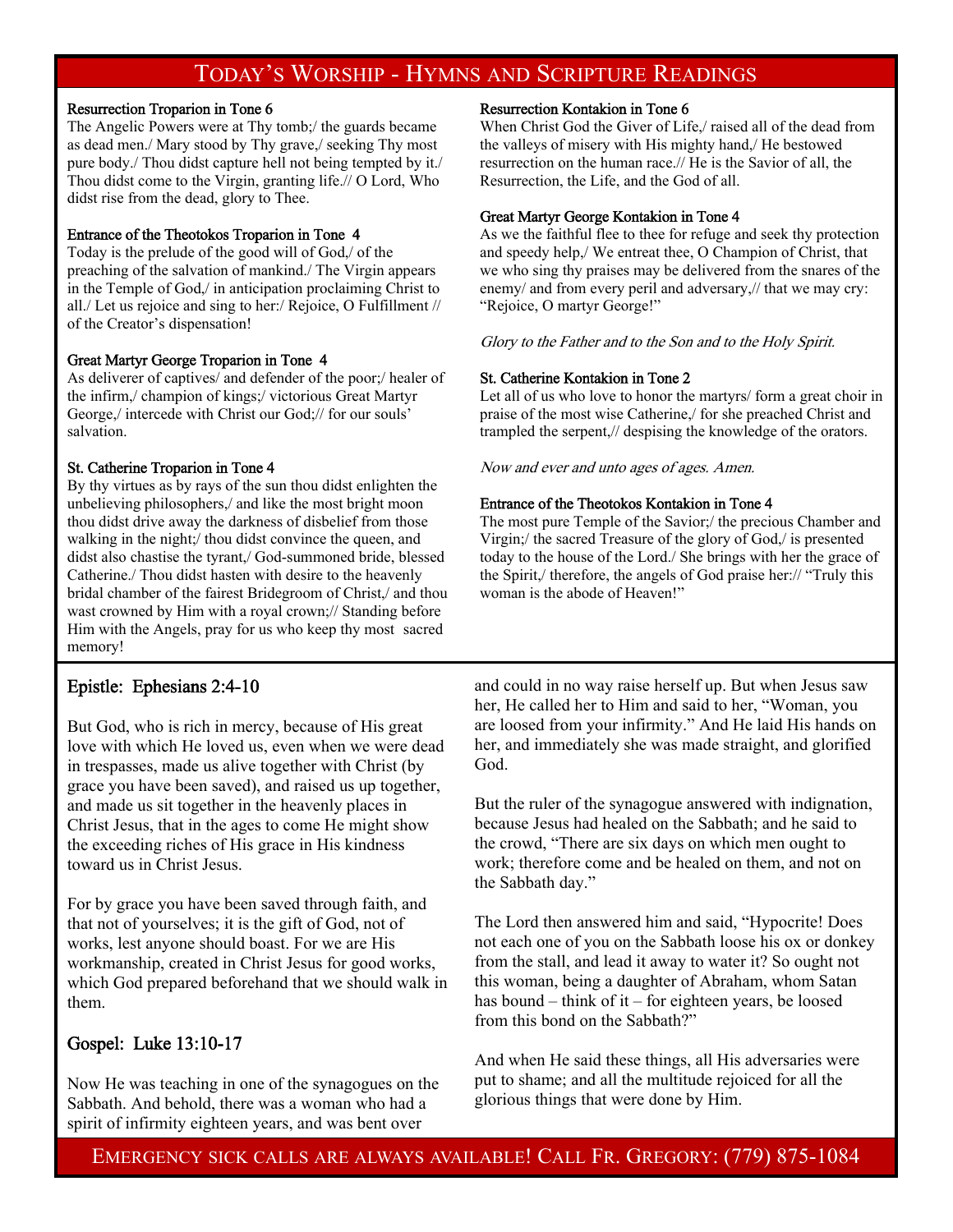# THIS WEEK AND LIFE IN CHRIST

Sunday, November 24th 10:00 AM Divine Liturgy 12:00 PM Church School

Afterfeast of the Entrance into the Temple Greatmartyr Catherine of Alexandria Greatmartyr Mercurius of Caesarea in Cappadocia Ephesians 2:4-10, Luke 13:10-17

#### Monday, November 25th

Ī

 $\overline{1}$ 

 $\overline{a}$ 

 $\overline{a}$ 

Leavetaking of the Entrance Into the Temple Holy Equal-to-the-Apostles Clement, Bishop of Ochrid 1 Thessalonians 2:20-3:8, Hebrews 9:1-7 Luke 19:37-44, Luke 10:38-42, 11:27-28

#### Tuesday, November 26th 9:00 AM Office Hours 9:30 AM Cookie Baking

Ven. Alypius the Stylite of Adrianopolis Ven. Jacob the Solitary of Syria 1 Thessalonians 3:9-13, Luke 19:45-48

# Wednesday, November 27th 9:30 AM Cookie Baking

Greatmartyr Jacob the Persian Seventeen Monk-Martyrs in India 1 Thessalonians 4:1-12, Luke 20:1-8

#### Thursday, November 28th THANKSGIVING

Monk-Martyr and Confessor Stephen the New 1 Thessalonians 5:1-8, Luke 20:9-18

### Friday, November 29th 9:00 AM Office Hours

Martyr Paramon and 370 Martyrs in Bithynia Hieromartyr Abibus, Bishop of Nekressi in Georgia 1 Thessalonians 5:9-13, 24-48, Luke 20:19-26

### Saturday, November 30th 5:00 PM Great Vespers

Holy and All-praised Apostle Andrew the First-called St. Sebastian of Jackson and San Francisco 2 Corinthians 11:1-6, 1 Corinthians 4:9-16 Luke 12:32-40, John 1:35-51

#### Sunday, December 1st 10:00 AM Divine Liturgy 12:00 PM Church School

Prophet Nahum Righteous Philaret the Merciful of Amnia in Asia Minor Ephesians 2:14-22, Luke 18:18-27

## The Smartest Person in the Room



The Church remembers the Great Martyr Catherine, who lived in the fourth century. As residents of Alexandria, Egypt, her wealthy pagan parents had access to all the city's great institutions of learning. They gave their daughter the kind of education such a place could provide, and Catherine was well-versed in public speaking, sciences, languages, and philosophy. She was a brilliant student, and also a well-mannered and lovely young woman.

With all these desirable attributes, the young Catherine still had a big problem. There was no shortage of men who wanted to marry her, but there was a definite lack of men who could measure up to her. She told her mother, with a strong note of complaint, that all the men she knew were boring and shallow, and that she feared she might never find one who could be her equal. Catherine knew the loneliness often felt by the child who is perceived by others to be the brightest in the class, with nobody to challenge her in argument or conversation. She also must have felt the boredom of inevitably being the smartest person in the room—any room. And if some envied her wealth and beauty, that envy could isolate her even more.

Catherine's mother was worried. As a secretly-practicing Christian, she decided the best person to help and advise her daughter was a holy elder. This man instructed Catherine in the faith, guiding her prodigious intelligence toward a relationship with Christ. After much prayer and fasting, Catherine had a vision of Christ and His mother. She saw the Lord's beauty and brilliance, so much greater than her own. She wanted to dedicate herself to Him, happily giving up the idea of finding a human partner.

But it was not to be that easy. In another vision, Christ would not even look at her, declaring her unworthy or unready. It was quite a new experience for the sought-after, bored beauty. Yet there was already a new element of humility developing in Catherine, for on the advice of the elder she continued to study, pray and fast, and finally received baptism. She had a third vision of Christ and His mother receiving her joyfully and placing a ring on her finger. When she awoke the ring was still there.

Catherine would later confront the pagan Emperor Maximian, publicly challenging his gory sacrifice to the gods by saying that the true God loves life and true wisdom, not senseless bloody slaughter. Seeking to put the outspoken female in her place, he called together fifty philosophers to persuade her that her beliefs were mistaken. But instead she convinced several of them to become believers.

Once again, Catherine had been the smartest person in the room. But this time, her intelligence didn't bring her boredom and loneliness. It brought her the chance to witness with power and readied her, the "God-summoned bride", to die as a martyr for the Bridegroom she had learned to love so much.

HAVE A QUESTION OR NEED TO CHAT? CALL OR EMAIL FR. GREGORY.